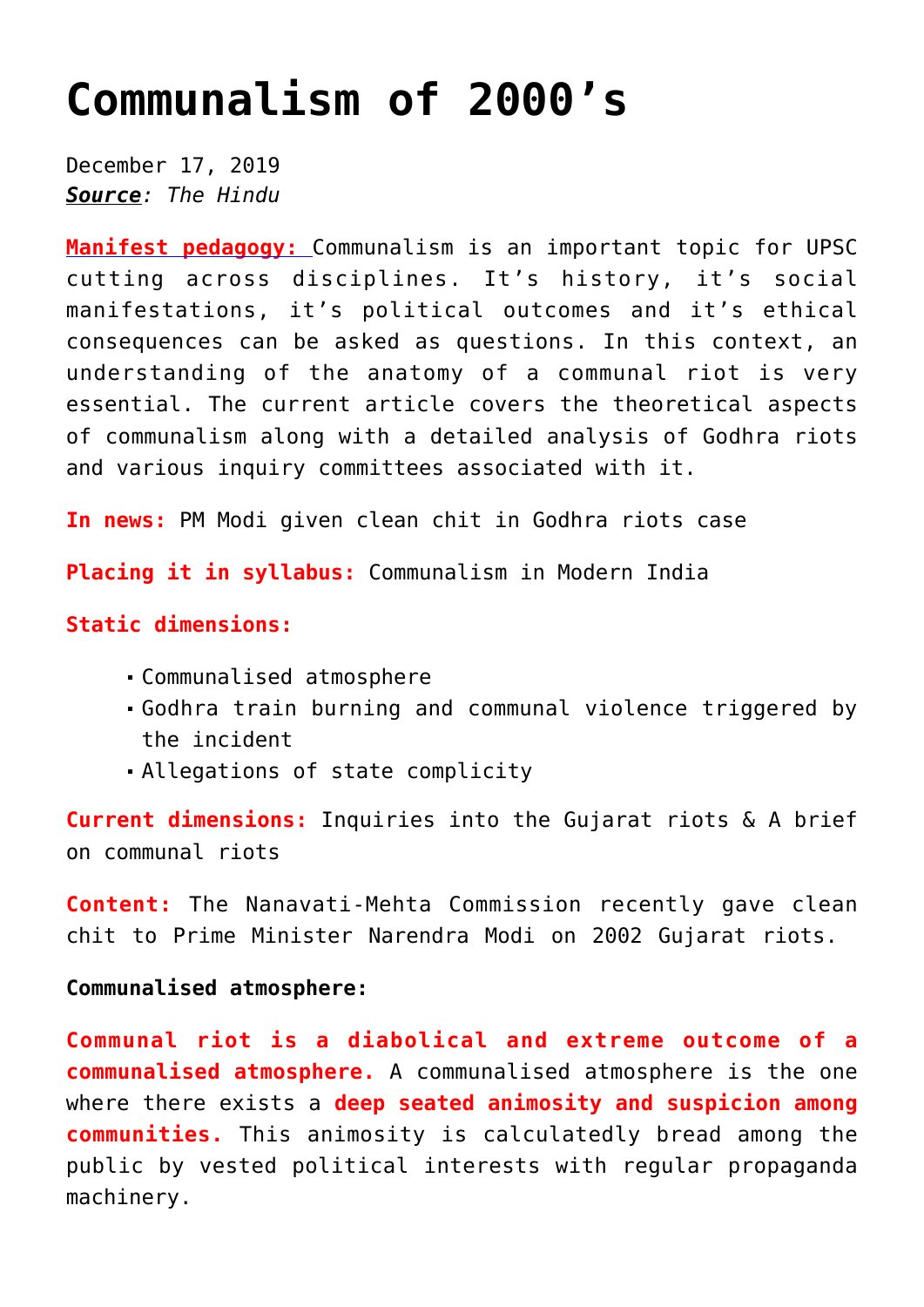The communities have a feeling that the **secular interests of each community are diametrically opposite** and in conflict with the secular interests of the other community. The atmosphere is so vitiated that the communal identities and feelings also start entering the public instinstitutions.

The public officials like police and civil administration also start showing **communal partisanship** to a particular community. This partisanship by the **public authorities breeds a sense of impunity** in the community in favour and a sense of fear among the community in disfavour.

Both impunity and fear leads to **ideas of self protection leading to aggregation of weapons** and further consolidation of communal identities. The overall scenario is a vitiated societal situation which just needs a spark like the Godhra train burning to spiral out of control and become a communal riot.

Once the spark is lit, the situation comes under mob rule. **Each individual loses his self identity and becomes part of a faceless mob.** This faceless mob has the potential to **commit atrocities and reek violence** far beyond the capacity of the individuals constituting it. Added to this mob mentality **if the state is complicit in the violence it leads to pogroms or genocides.** 

**Godhra train burning and communal riots that followed:**

- The Godhra train burning incident occurred on **27 February 2002.**
- As many as **59 "kar sevaks**" who were returning in the **Sabarmati Express from the disputed religious site in Ayodhya,** were charred to death when a mob torched the train near Godhra railway station.
- Following the tragedy, **riots broke out across Gujarat the next day.**
- Attackers arrived in Muslim communities across the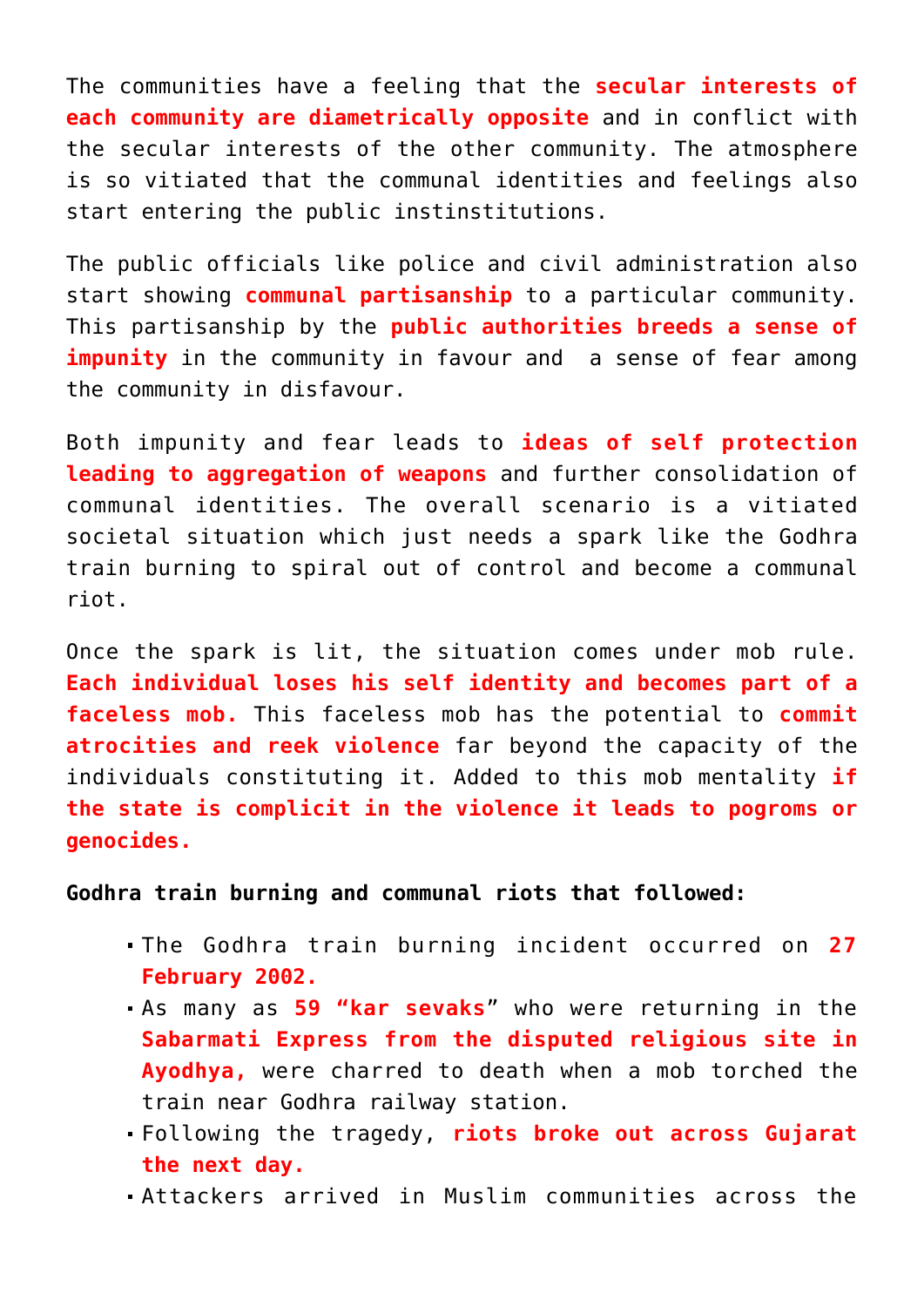region in trucks, wearing saffron robes and khaki shorts and bearing a variety of weapons.

- In many cases, **attackers damaged or burned Muslim-owned or occupied buildings** while leaving adjacent Hindu buildings untouched.
- Many calls made to the police from victims went in vain.
- In some cases, the **police fired on Muslims who attempted to defend themselves.**
- The **rioters used mobile phones to coordinate their attacks.**
- By the end of the day on 28 February a curfew had been declared in 27 towns and cities across the state.
- As for the **number of deaths in post-Godhra riots**, the government told the Rajya Sabha in 2005 that **1044 people – 790 Muslims and 254 Hindus**, lost their lives in Gujarat.
- Another **223 people were reported missing.**
- Twenty-four Muslims and 13 Hindus were killed in police firings.
- Civil rights activists and NGOs, however, put the figure of those killed in the 2002 communal riots in Gujarat at over 2,000.
- It is estimated that **up to 150,000 people were displaced** during the violence.

#### **Allegations of state complicity:**

- Efforts to investigate and prosecute cases inside Gujarat were stalled and activists and lawyers involved in the cases were harassed and intimidated.
- **Supreme Court took repeated interventions** following appeals by activists and victims' families to order **reinvestigations, oversee independent inquiries in some cases**, or shift trials out of Gujarat to ensure progress towards justice.
- In 2002, the NGO Human Rights Watch, in its report on the riots, had quoted a **police officer who had said that**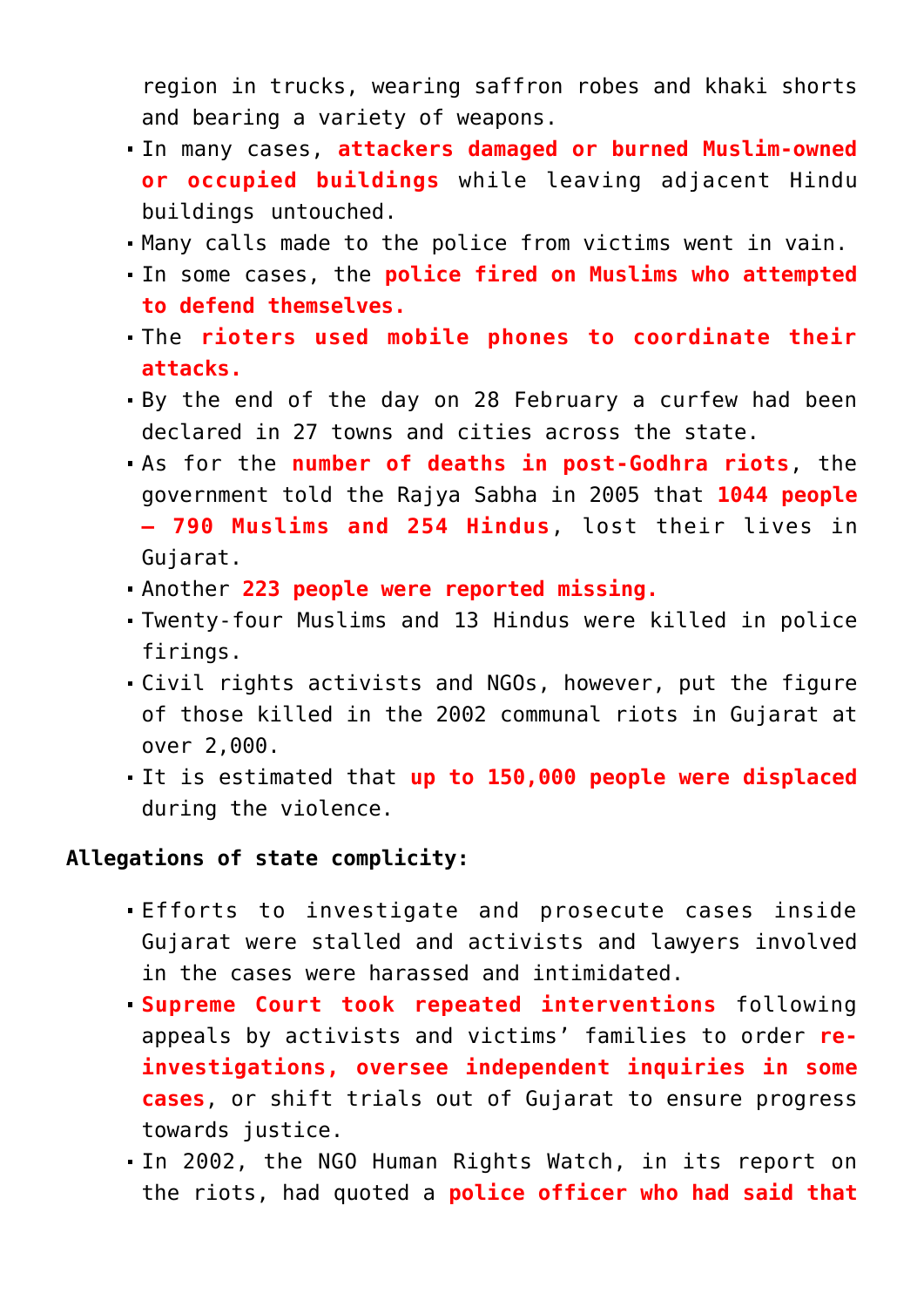**there were no orders to save Muslims.** 

- It was criticised tha**t officials of the Gujarat state government,** led by the then Chief Minister Narendra Modi **failed to conduct serious investigations and obstructed justice.**
- **State courts dismissed many cases** for lack of evidence after prosecutors effectively acted as defense counsel or witnesses turned hostile after receiving threats.
- **State police failed to investigate senior BJP leaders despite telephone records** proving their presence at the scene of the riots in Naroda Patia and Naroda Gaam, and witness testimony that these senior leaders provided the mob with lethal weapons and instigated attacks on Muslims.
- Rioters had detailed lists of Muslim residents and businesses and **violence occurred within view of police stations.**
- In August 2011 the Gujarat state government filed **charges against a police officer, Rahul Sharma**, for passing on legislator Maya Kodnani and Jaideep Patel's telephone records to the judicial commission inquiring into the violence.
- In 2005, a **police officer, R. B. Sreekumar, was denied a promotion** because he criticized the Modi government for its failure to order prompt action that could have prevented the riots.
- **In 2004, the Supreme Court called for a review of 2,000 cases that had been dismissed due to lack of evidence.**
- Only a small number of these cases have been brought to court and only a few of these resulted in convictions.
- In March 2008, the Supreme Court strongly **criticized the Gujarat administration's attempted cover-up of its role in the massacres** and ordered a Special Investigation Team(SIT) to investigate nine crucial cases under its supervision.
- In 2012, the Gujarat High Court issued a contempt notice to the then Modi government for failing to compensate 56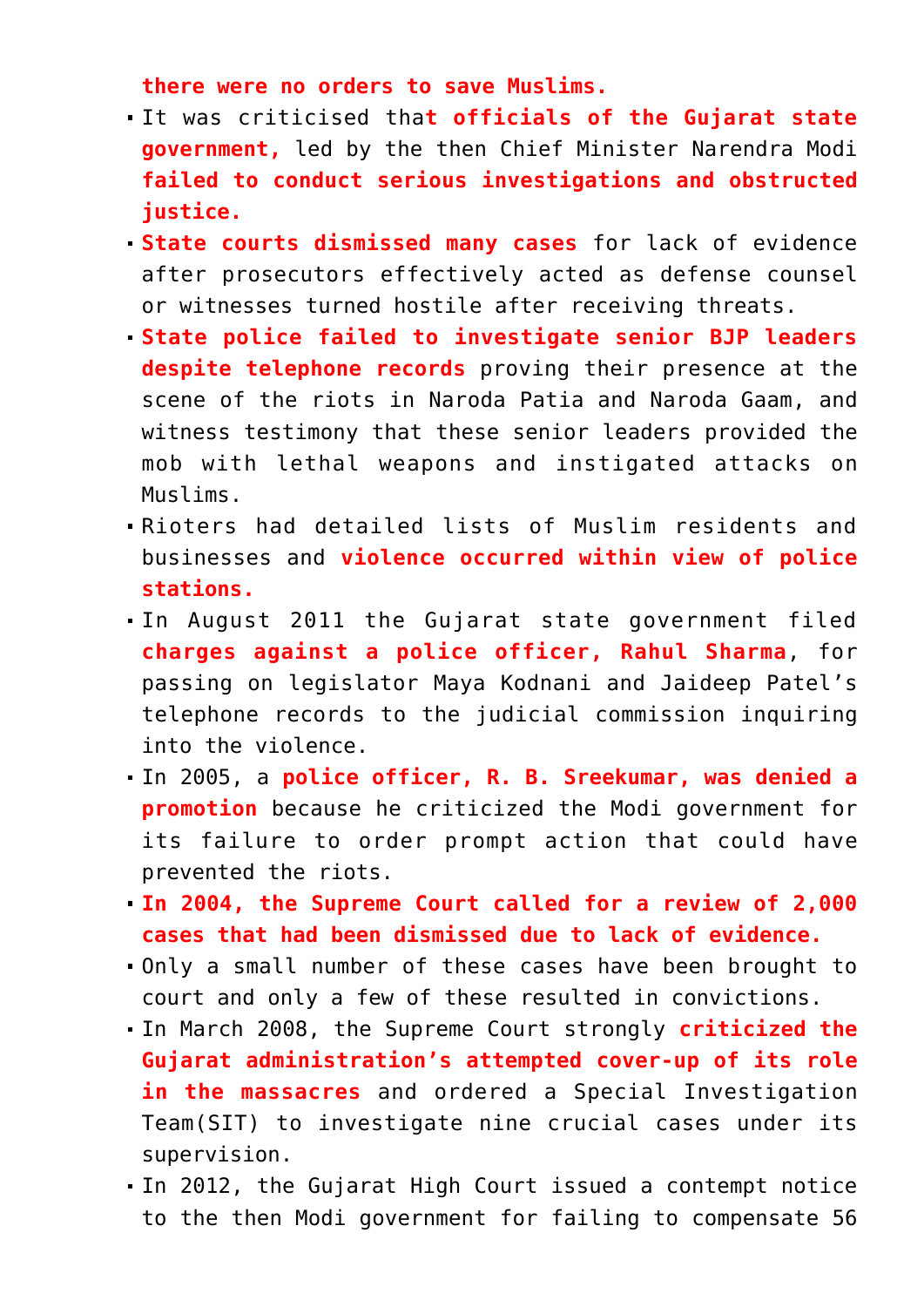people whose shops were destroyed during the riots.

The High Court also ordered the government to fund the repair of nearly 500 religious buildings that were targeted during the riots, which the court described as "**negligence of the state**."

#### **Inquiries into the Gujarat riots:**

- The state government led by the then Chief Minister Narendra Modi set up the **commission on March 3, 2002, under the Commission of Inquiry Act, comprising Justice KG Shah.**
- Initially, its terms of reference were to **inquire into only the burning of the S-6 coach** of Sabarmati Express.
- In **May 2002**, the state government constituted a **commission of enquiry headed by Justice GT Nanavati with Justice KG Shah as member.**
- In June 2002, the panel was **asked to probe the incidents of violence** that took place after the Godhra incident too.
- The commission submitted its report saying that most of those killed were karsevaks and pilgrims returning from Ayodhya.
- Meanwhile, another **report by the Forensic Studies Laboratory (FSL)** at Gandhinagar, Gujarat prepared by Mohinder Singh Dahiya, the then assistant director at the FSL, concluded that **coach-6 was set on fire from within** due to liquid fuel.
- In **2004**, another **commission** of enquiry was set up under **Justice UC Banerjee.**
- The commission termed the Godhra train **burning "an accident"** in its report and submitted it in 2006.
- But the **Supreme Court found the commission as unconstitutional and report invalid.**
- The Supreme Court set up a **SIT** to probe the cases of Godhra train burning and Gujarat riots.
- Justice Shah died in March **2008** and was replaced in the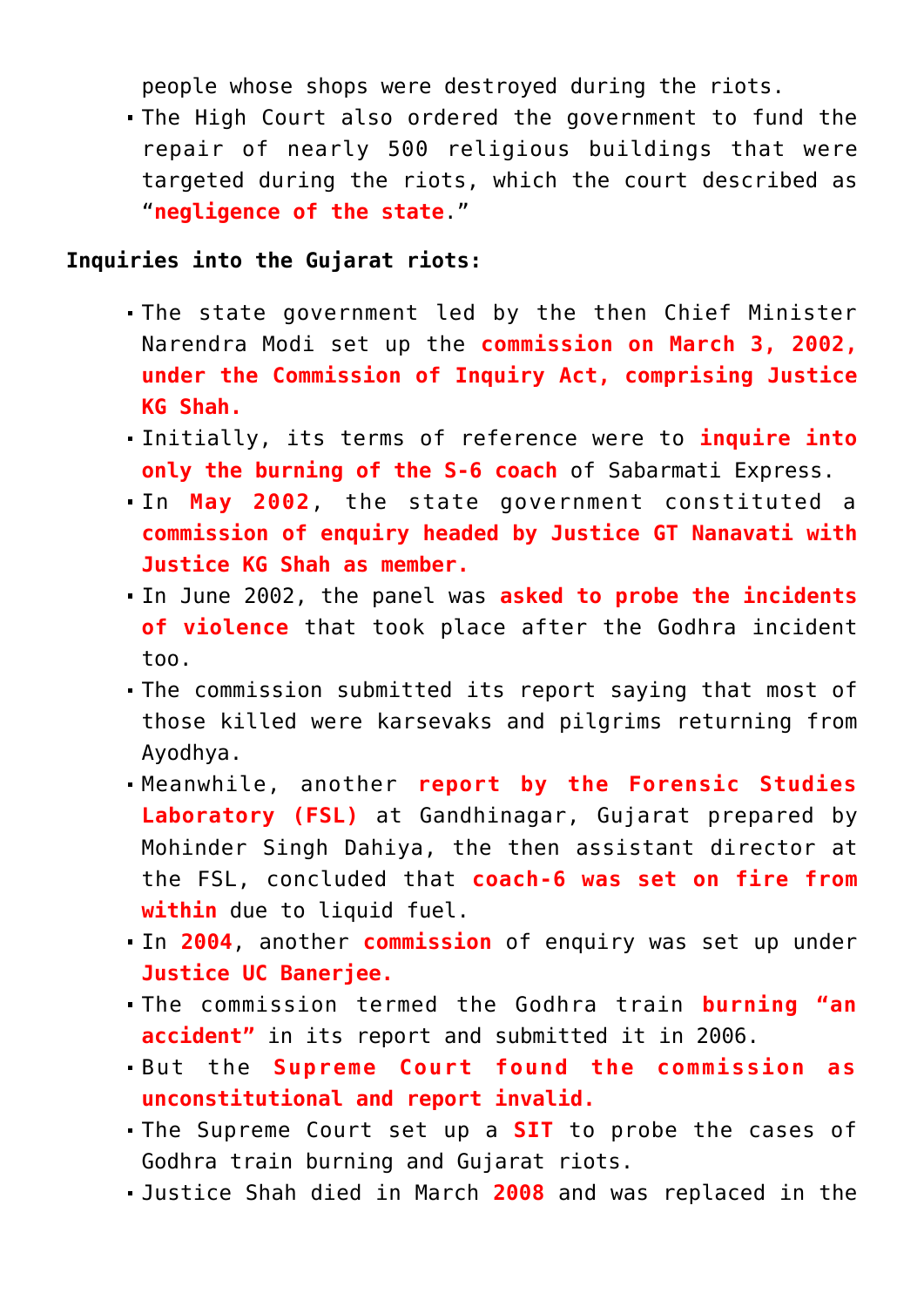Nanavati Commission by **Justice Akshay Mehta.**

- The **report was submitted** to the then Chief Minister Anandiben Patel **in 2014** after a public interest petition (PIL) was filed by retired Gujarat Director-General of Police R B Sreekumar in the Gujarat High Court.
- The **trial at the special SIT court began in June 2009** with the framing of charges against 94 accused, of whom 63 were acquitted.
- The court had on 1 **March 2011 convicted 31 people of murder and conspiracy** and awarded death sentence to 11 of them and life imprisonment to the others.
- However, Gujarat high court, in October 2017, **commuted the death sentence of 11 to life imprisonment.**
- The Gujarat government recently tabled in the Legislative Assembly the final report of the Nanavati Commission.

### **Findings of the Commission of Inquiry:**

- The **commission has given clean chit to PM Narendra Modi**, who was chief minister of Guiarat in 2002.
- It has observed that there is **no involvement of any political leaders or police officers of the state** in post-Godhra riots.
- It has observed that the post-Godhra riots **were not preplanned conspiracy or orchestrated violence.**
- There is no substance in allegations against state authorities turning a blind eye to the post-Godhra rioting.
- It has **questioned the credibility of three IPS officers** Sanjiv Bhatt, Rahul Sharma and R B Sreekumar.
- It has said the **police at some places were ineffective in controlling the mob** because of their inadequate numbers or because they were not properly armed.
- It has **recommended inquiry or action against the erring police officers.**

**A brief on communal riots:**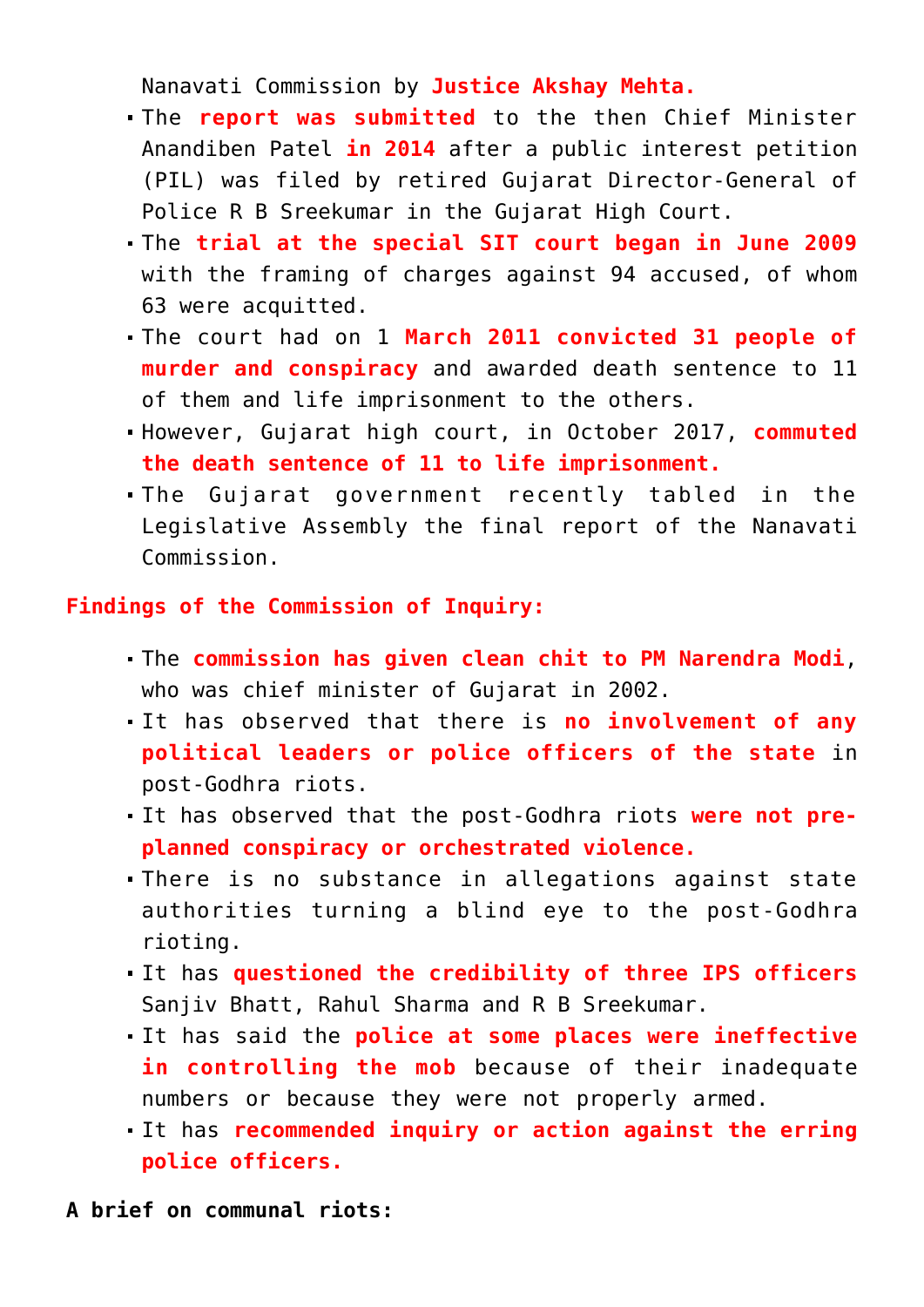Communal violence involves people belonging to two different religious communities mobilised against each other and carrying the feelings of hostility, emotional fury, exploitation, social discrimination and social neglect.

Communal violence in India has increased quantitatively and qualitatively ever since **politics came to be communalised.** Communal riots are more politically motivated than fuelled by religion.

Even the **Madan Commission** which looked into communal disturbances in Maharashtra in May 1970 had emphasised that "**the architects and builders of communal tensions are the communalists and a certain class of politicians**".

**Local leaders to strengthen their political positions and enrich their public image give a communal colour to every incident** and thereby projecting themselves in the public eye as the champions of their religion and the rights of their community.

**Economic interests** also, at times, play a vigorous part in fomenting communal clashes. Communal riots seem to be more common in North India than in South and East India.

The possibility of recurrence of communal riots in a town where communal riots have already taken place once or twice is stronger than in a town in which riots have never occurred. The use of deadly weapons in the riots are on the ascendancy in recent years.

**Different communal organisations** are found in India which have created hatred among the people of various religious communities by propagating and hence become the root cause of communalism.

When the government does not take proper action at the proper time, communalism spreads among the subjects. Sometimes the **government favours on the religion and leave others which**